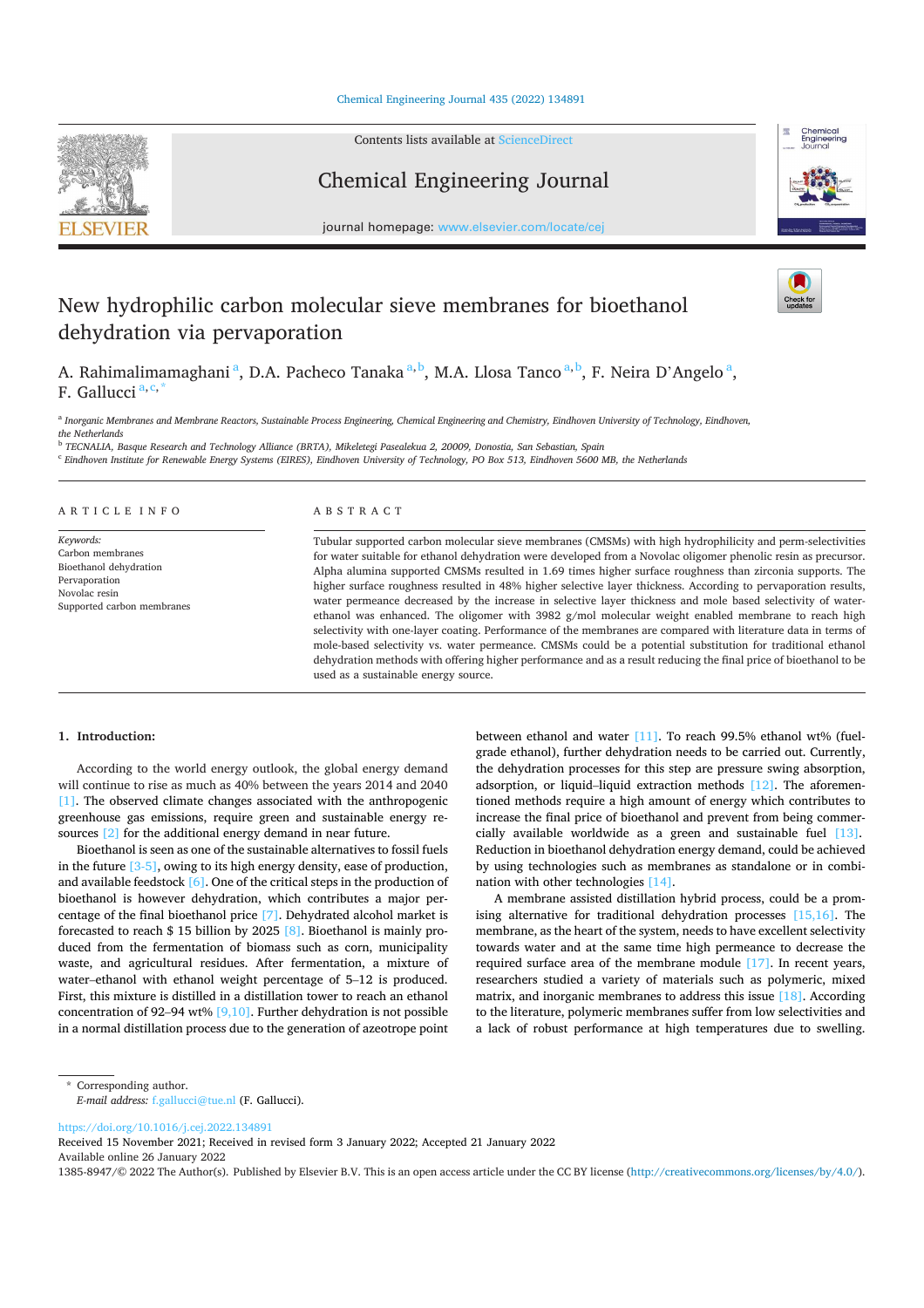

Fig.1. schematic of a tubular supported CMSM with glass sealing on both sides.

**Table!1!** fabrication parameters of CMSMs, the membranes were carbonized at 500 °C for 3 h under N<sub>2</sub> atmosphere.

| Membrane                          | Oligomer Mw<br>$(gmol^{-1})$ | Dipping speed,<br>down, up (mm<br>$s^{-1}$ | Number<br>oflayers | Supporttype<br>$\star$ |
|-----------------------------------|------------------------------|--------------------------------------------|--------------------|------------------------|
| $AlN_3M_5$                        | 2231                         | 10,5                                       | $\overline{2}$     | Al                     |
| $ZrN_3M_5$                        | 2231                         | 10,5                                       | $\overline{2}$     | 7r                     |
| AlN <sub>10</sub> M <sub>5</sub>  | 3982                         | 10,5                                       | 2                  | Al                     |
| $ZrN_{10}M_5$                     | 3982                         | 10,5                                       | $\overline{2}$     | Zr                     |
| AlN <sub>10</sub> M <sub>10</sub> | 3982                         | 10,10                                      |                    | Al                     |
| $ZrN_{10}M_{10}$                  | 3982                         | 10,10                                      |                    | 7.r                    |

\* Asymmetric tubes with 100 nm pore size, Al: alumina, Zr: zirconia

Mixed matrix membranes (polymeric membranes containing inorganic fillers) show high selectivities compared to polymeric membranes and improved robustness at the same time, while lack of stable performance at long term operations are observed. Inorganic membranes such as zeolites and silica-based membranes show higher selectivities and permeances compared to polymeric and mixed matrix membranes. In inorganic membranes, leakage-free sealing, reproducibility, and defectfree selective layer fabrication are considered the main challenges  $[19,20]$ .

Carbon is intensively investigated by researchers in various applications such as separation processes, as a support for catalysts, drug delivery, bio sensors and gas purification processes  $[21,22]$ . The flexibility in tunning the amorphous carbon matrix structure and synthesis of 2D and 3D nano carbon materials enabled carbon to be utilised in pharmaceutical, energy storage, civil construction and air purification in recent decades [23,24].

Carbon molecular sieve membranes (CMSMs) are fabricated via carbonization of a thermosetting polymer in an inert atmosphere such as  $N_2$ , Ar or under vacuum [25,26]. CMSMs are potential candidates for dehydration applications due to the tuneable average pore size and hydrophilicity with a variety of fabrication parameters such as carbonization temperature or precursor selection  $[27]$ . Transport mechanisms in CMSMs are the combination of adsorption diffusion and molecular sieving mechanisms  $[22]$ . According to literature, the pore size distribution and hydrophilicity/ hydrophobicity of the membrane will determine the type of transport mechanisms in the membrane for the separation [28].

CMSMs due to their chemical stability, could be utilized in a wide range of operational temperatures without damaging the carbon structure. Self-supported CMSM are in general brittle; supported CMSM gives high mechanical stability even at high pressures and defect free membranes with high fluxes can be prepared. Hydrophilic CMSMs with ability to tune the pore size to operate through absorption diffusion and molecular sieving transport mechanisms, are considered a potential solution for dehydration processes. Due to the kinetic molecular size of water (0.265 nm) water molecule having the smallest kinetic diameter in comparison to ethanol, methanol, and propanol (0.45, 0.43 and 0.47 nm, respectively); water could be selectively separated from alcohol mixtures with a robust performance at high temperatures and pressures with CMSMs  $[29]$ . As in previous studies, the effect of oligomer molecular weight, support material and dip coating parameters were not addressed comprehensively, this work will focus on maximizing the mole-based selectivity and permeance of water by optimizing key parameters such as oligomer synthesis, support material and dip-coating in CMSMs fabrication process.

#### 2. Materials and methods

In the synthesis of CMSMs, formaldehyde (37 wt%) and ethanol absolute (>99.5 wt%) from VWR chemicals, N-methyl-2-pyrrolidone (NMP, anhydrous-  $99.5$  wt%) and phenol ( $>99$  wt%) from Sigma-Merck, oxalic acid (98 wt%) from Acros organics and glass powder (G018-385) from Schott were used as received and without further purification. Asymmetric porous alpha-alumina and zirconia supports with an average pore size of 100 nm, inner diameter (ID) of 7 mm and outer diameter (OD) of 10 mm were supplied by Inopore Gmbh. The porous supports were sealed via glass to dense alumina tubes and then connected to stainless steel connection via graphite sealing (Fig. 1).

*Synthesis of the Novolac resin* – A phenol–formaldehyde resin, Novolac, was synthesized by the condensation of 32.5 g of phenol with 23 g formaldehyde (37 wt% in water) at 85 °C in the presence of 0.5 g oxalic acid as catalyst in a three-way neck, glass round-bottom flask. Two Novolac resins with different degrees of polymerization (3 and 10 h of reaction) were prepared to study the effect of oligomer molecular weight on the resulted membranes performances. The oligomer was separated by centrifugation at 10 °C at 4400 RPM speed; then washed with deionized water three times to remove unreacted reactants. The obtained oligomer was dried under vacuum (12 mbar) at 50 °C for 24 h and then stored in an airtight glass vessel to prevent water adsorption.

#### **3. Preparation of the CMSM.**

The membranes were prepared by dip-coating, dry and carbonization method  $[22]$ . The dip-coating solution was prepared first by dissolving 30 g of Novolac oligomer in 83.2 g of n-methyl-2-pyrrolidone (NMP) in a high shear force mixer (Thinky ARE-310) for 30 min at 2000 RPM. Then, 2.4 g of formaldehyde solution with 0.2 g of oxalic acid were added to the dipping solution and mixed for 30 min. After degassing for 30 min, the resulted solution was cooled down to room temperature. The porous support was immersed into the dipping solution using a custom made automatic vertical dip coating apparatus; the parameters considered were dipping speed and holding time (20 s). In the second dipping, for the second selective layer, vacuum (50 mbar) in the inner side of the support tubes was applied.

Then, the coated supports were introduced in a drying chamber equipped with a rotary mechanism to dry membranes at horizontal rotation to achieve a uniform coating layer. To prevent from toxic vapor of NMP, drying oven was flushed under N<sub>2</sub> flow at temperature of 20  $^{\circ} \mathrm C$ for 24 h with a controlled relative humidity (RH) of 30% for the polymerization to take place.

In the next step, the membranes were carbonized in a three-zone controlled tubular oven (Nabertherm R  $170/1000/12$ ) with a uniform heating length of 55 cm under 1000 ml/min flux of  $N_2$ . The membranes were heated up to 500 °C with a heating ramp of 1 °C.min<sup>-1</sup> and kept at 500 ℃ for 3 h, then, the heaters were turned off and left to cool down to room temperature. In the final step, the membranes were moved to the climate chamber in which they were kept for 1-month before testing under 100% RH at room temperature; it was previously shown that after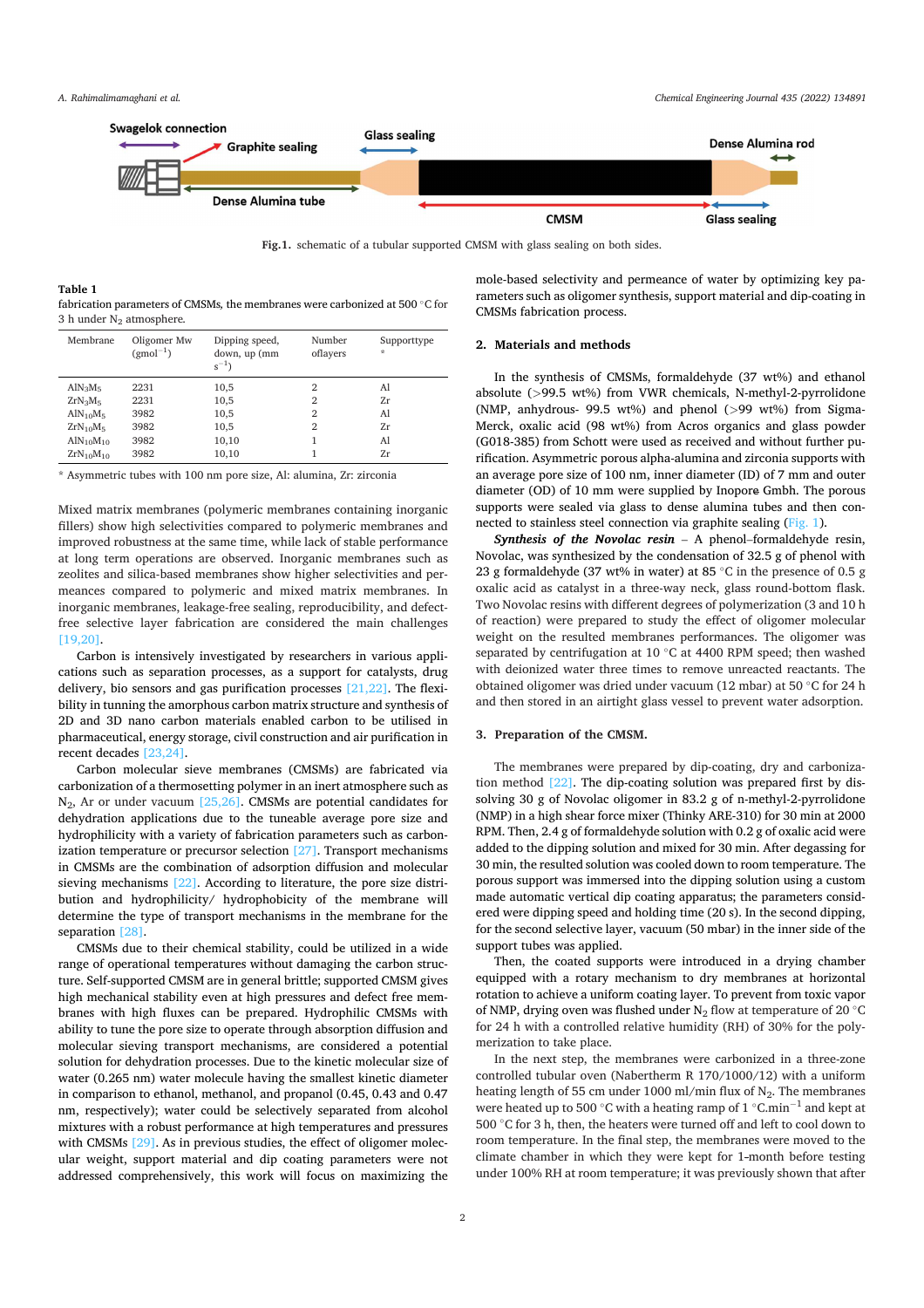



Fig.2. Schematic of a custom designed batch-loop pervaporation setup designed for 4 CMSMs.

| Table 2                                                                                   |  |  |  |
|-------------------------------------------------------------------------------------------|--|--|--|
| GPC results of synthesized precursors after 3 and 5 h of polymerization at 85 $\degree$ C |  |  |  |

| Oligomer                           | N٠   | $N_{10}$ |
|------------------------------------|------|----------|
| Reaction time (h.)                 | 3    | 10       |
| Average Mw $(gmol^{-1}, 1.7\%$ SD) | 2231 | 3982     |
| Average Mn (2.1% SD)               | 1395 | 1795     |
| Average PDI (1.3% SD)              | 1.6  | 2.2.     |
| Average Mz (1.9% SD)               | 3775 | 8653     |
| Reaction time (h.)                 | 3    | 10       |

this treatment before permeation tests, the permeation properties were improved because all the hydrophilic sites and pores were filled with water  $[30]$ .

The name of CMSMs is determined by the general structure of  $XN_{v}M_{z}$ , where X is the type of support (alumina or zirconia), y is the oligomer reaction time (h) and z is the pulling speed  $\frac{mm}{s}$  in dip coating step.

Table 1 indicates the fabrication parameters involved in the CMSMs:

For physicochemical analysis, non-supported CMSMs were prepared; the dipping solutions were poured in a porcelain dish and treated at the same conditions as with the supported CMSMs to result in films of CMSMs.

Analysis of molecular weight of the Novolac precursors was

performed via gel permeation chromatography (GPC) with SDV 500 Å 5 um column (Waters, model 2695) and THF as eluent. Firstly, samples were dried under 50 mbar vacuum for 24 h at 50 °C to remove the adsorbed humidity; a 2 mg.m $l^{-1}$  solution in THF was prepared by continuous rotary shaking for 48 h. Finally, the samples were filtered through 2-µm filters and the cleared samples were fed to the GPC equipment. The CHNO chemical composition of the polymer precursor and the unsupported CMSMs were analysed with a Flash Smart (Thermo Scientific, model CHNS/O) organic analyser. The analyser is equipped with one reactor of pyrolysis, for determination of O at 1050 °C, and another reactor of controlled oxidation for quantification of CHN at 960 °C. Surface roughness measurements on the supports were conducted using a surface roughness profiler (Elcometer 7062 MarSurf PS10). Cross-section and surface of the fabricated membranes were observed with a scanning electron microscopy (SEM, Fei-Quanta-FEG250-3D).

# 4.  $N_2$  And  $H_2$  single gas permeation test.

The required number of carbonized layers in each membrane was determined via gas permeation tests that quickly allows to verify if pores are lower than 2 nm. In practice, after a layer is produced,  $H_2$  and  $N_2$ permeation tests were carried out at 1 bar pressure difference between retentate and permeate.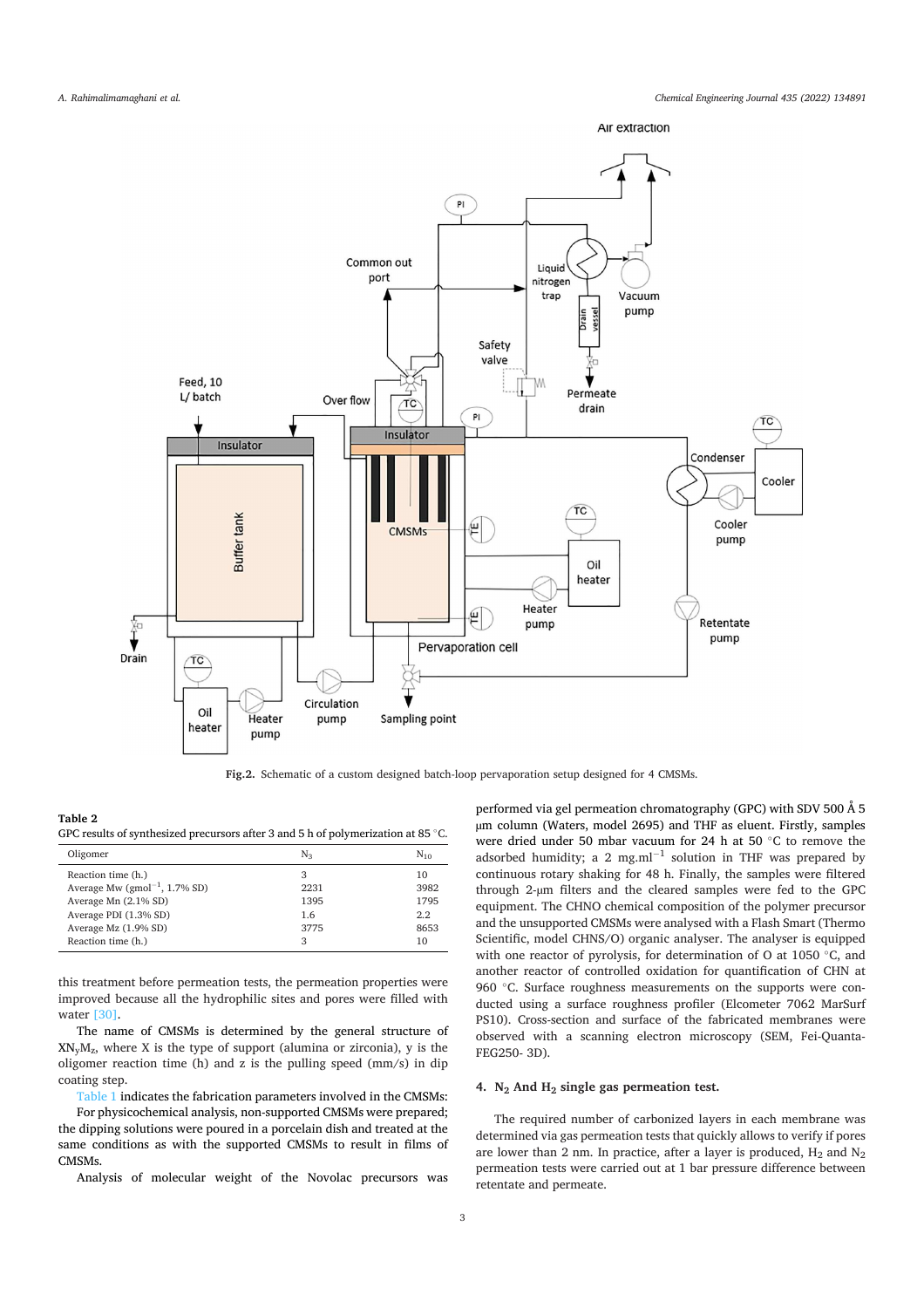#### **Table!3!**

| $\overline{\phantom{a}}$ |                 | $\sim$  |      |             | . .     |      |             |         |      |                       |         |
|--------------------------|-----------------|---------|------|-------------|---------|------|-------------|---------|------|-----------------------|---------|
| Sample                   | $\sqrt{2}$<br>U |         |      | Н           |         |      | $\circ$     |         |      | MW                    |         |
|                          | Cal<br>$\%$     | $Obs^*$ | #cal | Cal<br>$\%$ | $Obs^*$ | #cal | Cal<br>$\%$ | $Obs^*$ | #cal | Calc<br>$g \mod^{-1}$ | $Obs**$ |
| N <sub>3</sub>           | 80.2            | 80.1    | 148  | 6.05        | 6.0     | 113  | 13.7        | 13.9    | 19   | 2216                  | 2231    |
| AlN3M5                   | 92.2            | 92.2    | 148  | 5.9         | 5.9     | 113  | 1.9         | 1.9     | 2.3  | 1927                  |         |
| ZrN3M5                   | 91.4            | 91.4    | 147  | 6.6         | 6.6     | 126  | 2.0         | 2.0     | 2.4  | 1931                  |         |
| N10                      | 83.6            | 83.6    | 279  | 6.0         | 6.0     | 240  | 10.4        | 10.3    | 26   | 4009                  | 3986    |
| AlN10M5                  | 83.1            | 83.2    | 195  | 9.3         | 9.4     | 263  | 7.3         | 7.4     | 13   | 2815                  |         |
| AlN10M10                 | 82.9            | 82.9    | 195  | 9.8         | 9.8     | 274  | 7.3         | 7.4     | 13   | 2826                  |         |
| ZrN10M5                  | 82.2            | 82.2    | 195  | 9.4         | 9.4     | 265  | 8.4         | 8.4     | 15   | 2849                  |         |
| ZrN10M10                 | 81.5            | 81.4    | 171  | 10.2        | 10.2    | 255  | 8.3         | 8.2     | 13   | 2519                  |         |

Results obtained from: CHO micro analysis\* and \*\* gel permeation chromatography. # number of atoms in the sample.

Table 4 single gas permeation results of  $N_2$  and  $H_2$  at 1 bar and 70 °C.

| Membrane                          |                | Permeance $\times$ 10 <sup>-9</sup> mol m <sup>-2</sup> s <sup>-1</sup> Pa <sup>-1</sup> | Ideal selectivity |  |  |
|-----------------------------------|----------------|------------------------------------------------------------------------------------------|-------------------|--|--|
|                                   | H <sub>2</sub> | N <sub>2</sub>                                                                           |                   |  |  |
| $AlN_3M_5$                        | 37.0           | 1.76                                                                                     | 21                |  |  |
| $ZrN_3M_5$                        | 43.6           | 2.64                                                                                     | 17                |  |  |
| AlN <sub>10</sub> M <sub>5</sub>  | 31.8           | 0.75                                                                                     | 42                |  |  |
| $ZrN_{10}M_5$                     | 30.3           | 1.51                                                                                     | 20                |  |  |
| AlN <sub>10</sub> M <sub>10</sub> | 40.7           | 1.13                                                                                     | 36                |  |  |
| $ZrN_{10}M_{10}$                  | 46.1           | 2.39                                                                                     | 19                |  |  |



Fig.3. N2 permeance vs. applied pressure between retentate and permeate for CMSMs.

The gas permeation setup was equipped with gas feeding mass flow controllers for  $N_2$  and  $H_2$ . First the membrane was placed in the stainless-steel reactor in vertical position and then a N<sub>2</sub> flow of 1 L.min<sup>-1</sup> was injected to the reactor. The temperature of the reactor was set to 70  $°C$  and after the temperature stabilization, the permeate flow rate measurement was started with 1 bar pressure difference between the retentate and permeate, was continued by increasing the pressure in 3 steps to 2, 4 and 6 bar using a back pressure regulator. The flowrate was determined via a bubble flow meter (Horiba, VP1,3) and the process was repeated for H<sub>2</sub> permeance measurements.

 $H_2$  and  $N_2$  single gas permeation tests were performed to assess the presence of defects in the CMSM; Low  $H_2/N_2$  perm-selectivity was an indication of the presence of defects or inadequate covering of the support. The positive slope of the plot of  $N_2$  permeance vs. pressure difference of both sides of the membrane is indicating the presence of Knudsen transport mechanism (presence of macropores  $> 50$  nm) and it was showing that all the surface of the support was not fully covered or the presence of defects.

#### **5. Pervaporation tests.**

Pervaporation tests for ethanol dehydration were conducted in a custom-designed pervaporation setup. Feed pressure was kept at atmospheric pressure and permeate was connected to a double stage vacuum pump (Edwards, RV5) creating a vacuum of 4 mbar at the permeate side. The permeate stream was cooled using a trap to separate condensate from the stream via liquid nitrogen. The retentate stream was cooled down and was recycled back to the feed. Fig. 2, shows the schematic of the pervaporation setup:

Permeate stream of the membrane, was collected and weighted. The flux was calculated according to equation  $(1)$ :

$$
J = \frac{Q}{At} \tag{1}
$$

Where J is the flux in g.  $m^{-2}$  .h<sup>-1</sup>, Q is the collected permeate in grams, t is the time for pervaporation test (h) and A is the active surface area of the tubular membrane  $(m^2)$ .

Permeance is defined as:

$$
P_n = \frac{J_n}{M_n(x_n \gamma_n p_n^{sat} - y_n p_t)}\tag{2}
$$

Where  $P_n$ ,  $J_n$ ,  $M_n$ , and  $\gamma_n$  are permeance, flux, molecular weight, and activity coefficient of component n. In addition,  $x_n$ ,  $P_n^{\text{ sat}}, y_n$ , and  $p_t$  are mole fraction of component n in feed, saturation vapor pressure of component n, mole fraction of component n in permeate, and total pressure of permeate side, respectively.

Mole-based selectivity could be calculated by ratio of water permeance over ethanol permeance:

$$
a_{water/ethanol} = \frac{p_{water}}{p_{ethanol}}
$$
 (3)

A feed of 10 L with a composition of 10% deionized water and 90% ethanol was used for each membrane pervaporation test. The prepared mixture was fed to a jacket heated glass buffer tank where it was kept at 50 ℃ for the duration of the experiments. A peristaltic pump circulated the mixture of water–ethanol between the buffer tank and pervaporation cell with a rate of 1.5 L.min $^{-1}$ . The pervaporation cell was kept at 70 °C with circulating hot oil in the jacket of the pervaporation cell. Multiple thermometers and thermocouples were installed to monitor and control the temperatures in different parts of the setup. Pressures on permeate stream and permeation cell were monitored and recorded frequently during tests.

Each pervaporation test was carried out for 6 h for each membrane and after each test, 10 L of fresh feed was used in the system. After the end of each test, the collected permeate was analysed for water content and measured to calculate the permeance and permeate composition.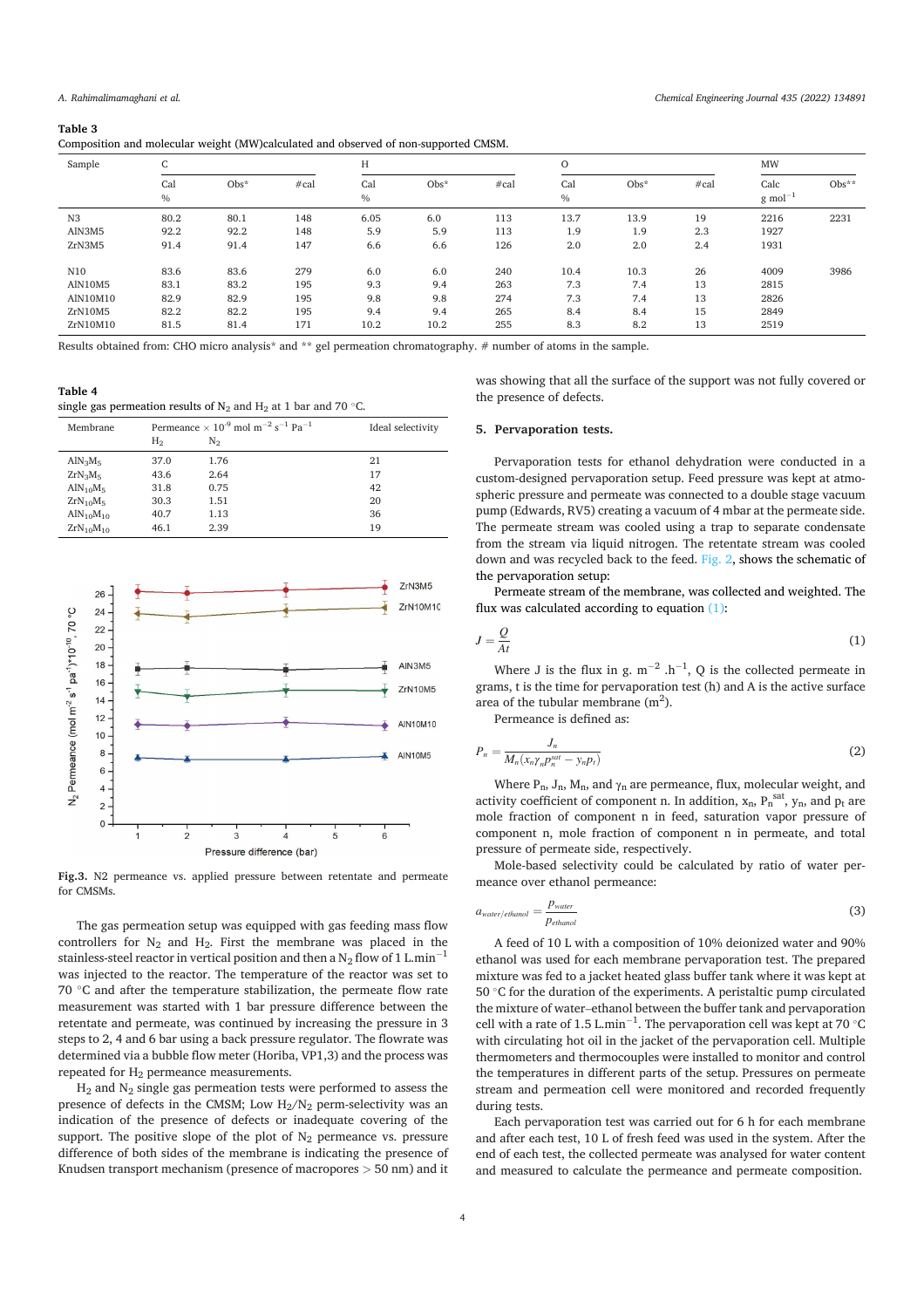

Fig. 4. SEM images of supported carbon membranes: a) AIN10M5, pulling speed 5 mm s<sup>-1</sup> carbon layer 6.14  $\mu$ m, b) AIN10M10 pulling speed 10 mm s<sup>-1</sup> carbon layer 13 um.



Fig. 5. Support surface roughness effect on selective carbon layer thickness,  $\text{ZrN}_{10}\text{M}_{10}$  (left) vs. AlN<sub>10</sub>M<sub>10</sub> (right).

The retentate stream after cooling down with a heat exchanger, was frequently sampled and analysed for water content. A Karl Fischer titration method was used for the determination of water content in the samples (Metrohm, 899 coulometer)

To test the permeation stability of the  $AlN_{10}M_{10}$ , a long-term test was performed for 18 days. During the test every 24 h the water concentration in the feed reservoir was analysed and the required water was added to the system to keep the concentration at 90% ethanol and 10% water. Each day the permeate was collected and water content was analysed.

#### 6. Results and discussions

In the dipping process of the preparation of supported CMSM, the dipping solution, by capillarity, can infiltrate in the pores of the support; therefore, several steps of dipping and carbonization are required for the formation of a defect free CMSM layer. The infiltration can be reduced by increasing the viscosity of the solution and or increasing the molecular weight (Mw) of the polymer. The Mw of Novolac was controlled by setting the time of polymerization at 3 and 10 h, respectively. Table 2, shows the Mw of the oligomers, analysed via GPC method. The parameters obtained were the average molecular weight (Mw), number average molecular weight (Mn), Z average molecular weight (Mz) and poly dispersity index (PDI) in the oligomers after 3 and 10 h of polymerization at 85  $\degree$ C. Increasing the polymerization time from 3 to 10 h, resulted an increase of 78% in oligomer molecular weights. In both oligomers. PDI is reported with a value near 2, as an indication of step growth polymerization mechanism [31].

Stabilization in hydrophilic CMSMs, is a significant step in membrane synthesis and fabrication  $[32-35]$ . In this work, all membranes were stabilized at 100% RH for one month at room temperature. The water removal performance of the fabricated membranes was evaluated based on the real molar-based selectivity in combination with permeance data of CMSMs  $[36,37]$ . Pervaporation data were compared to literature including polymeric, MMM, and inorganic membranes for ethanol dehydration [38-47]

Organic analysis results of the membrane precursor and selective layer were linked to GPC results and fabrication parameters. CHN/O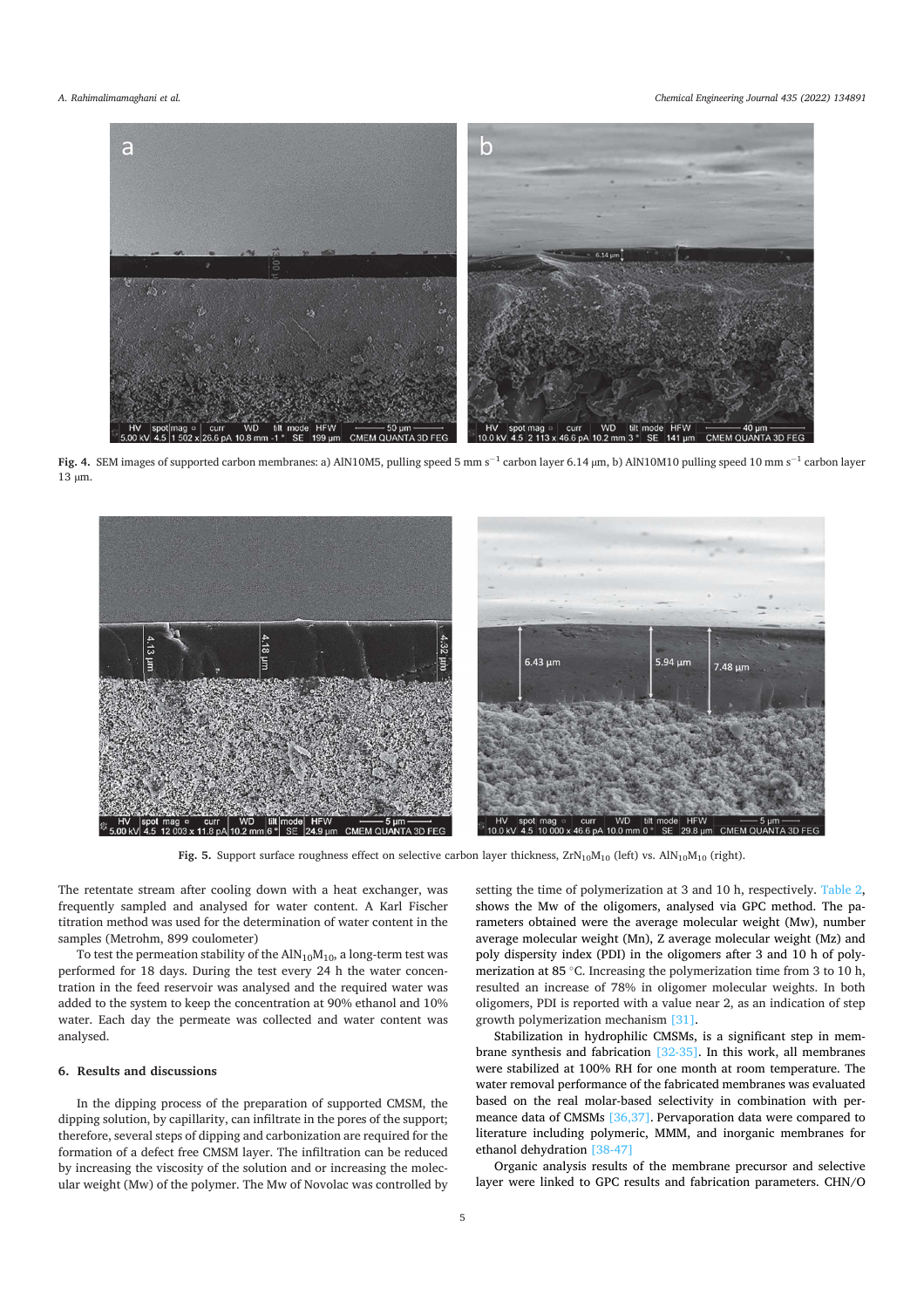

Fig. 6 mol. -based selectivity vs. water permeance of CMSMs and comparison to polymeric, MMM, and Inorganic membranes.

#### **Table!5!**

Comparison of CMSMs with various kinds of ethanol dehydration membranes.

| Membrane                                         | Feed<br>temperature $(^{\circ}C)$ | Water concentration in<br>feed (wt%) | Flux $(g/$<br>$m2h$ ) | Water concentration in<br>permeate (wt%) | Water permeance<br>(mol/m <sup>2</sup> h kPa) | Mole-based<br>selectivity | Reference |
|--------------------------------------------------|-----------------------------------|--------------------------------------|-----------------------|------------------------------------------|-----------------------------------------------|---------------------------|-----------|
| Polymeric membranes                              |                                   |                                      |                       |                                          |                                               |                           |           |
| Torlon®/Ultem® hollow fiber                      | 60                                | 15                                   | 660                   | 89.3                                     | 2.92                                          | 67                        | $[38]$    |
| Polyimide/Ultem® hollow<br>fiber                 | 60                                | 15                                   | 480                   | 95.69                                    | 2.28                                          | 178                       | [39]      |
| Pervap® 2201                                     | 60                                | 10                                   | 100                   | 91.74                                    | 0.57                                          | 121                       | [52]      |
| Alginate                                         | 50                                | 5                                    | 100                   | 91.4                                     | 1.48                                          | 209                       | [53]      |
| Thermally rearranged<br>polybenzoxazole          | 25                                | 15                                   | 80                    | 93.75                                    | 2.37                                          | 130                       | [40]      |
| Dopamine mediated chitosan/<br>polyether sulfone | 80                                | 10                                   | 2280                  | 86.15                                    | 5.1                                           | 65                        | [41]      |
| Mixed matrix membranes (MMM)                     |                                   |                                      |                       |                                          |                                               |                           |           |
| Hybsi®                                           | 70                                | 5                                    | 1700                  | 88                                       | 9.57                                          | 139                       | [42]      |
| PVA/zeolite 4A                                   | 80                                | 20                                   | 1500                  | 99.25                                    | 2.71                                          | 838                       | [43]      |
| UiO-66-NH2/polyimide                             | 60                                | 15                                   | 433                   | 90.96                                    | 1.95                                          | 81                        | [36]      |
| Carbon nanotubes/chitosan                        | 70                                | 10                                   | 400                   | 98.23                                    | 1.55                                          | 592                       | [45]      |
| <b>Inorganic membranes</b>                       |                                   |                                      |                       |                                          |                                               |                           |           |
| <b>ECN</b> silica                                | 70                                | 10                                   | 2330                  | 86.96                                    | 8                                             | 71                        | [46]      |
| Mitsui zeolite T                                 | 70                                | 10                                   | 910                   | 99.11                                    | 3.56                                          | 1187                      | [46]      |
| Zeolite X                                        | 75                                | 10                                   | 890                   | 97.56                                    | 2.77                                          | 422                       | [54]      |
| Ultrathin zeolite X                              | 65                                | 10                                   | 3370                  | 97.05                                    | 18.11                                         | 415                       | [47]      |
| This work (CMSMs)                                |                                   |                                      |                       |                                          |                                               |                           |           |
| AlN <sub>3</sub> M <sub>5</sub>                  | 70                                | 10                                   | 985                   | 98.11                                    | 3.82                                          | 553                       | This work |
| $ZrN_3M_5$                                       | 70                                | 10                                   | 1266                  | 94.63                                    | 4.73                                          | 188                       | This work |
| AlN <sub>10</sub> M <sub>5</sub>                 | 70                                | 10                                   | 858                   | 98.63                                    | 3.34                                          | 767                       | This work |
| $ZrN_{10}M_5$                                    | 70                                | 10                                   | 1126                  | 96.12                                    | 3.88                                          | 264                       | This work |
| AlN <sub>10</sub> M <sub>10</sub>                | 70                                | 10                                   | 1196                  | 98.42                                    | 4.65                                          | 664                       | This work |
| $ZrN_{10}M_{10}$                                 | 70                                | 10                                   | 1477                  | 95.32                                    | 5.56                                          | 217                       | This work |

elemental analysis results, based on weight %, are summarized at table 3.!

The analysis of oligomers Mw by GPC are shown in table 3; it can be observed that as the time of reaction was increased from 3 to 10 h, the Mw increases from 2231 to 3986 g. mol<sup>-1</sup> (1.7 times); from CHO composition obtained by combustion elemental micro analysis (% of C, H and O observed) the calculated Mw of  $N_3$  and  $N_{10}$  are 2216 and 4009 respectively which are very close to the experimental values. The calculated chemical formula for  $N_3$  is  $C_{148}H_{113}O_{19}$  and  $C_{279}H_{240}O_{26}$  for  $N_{10}$ ; the calculated composition of the different membranes samples

agrees very well with the observed. It is important to notice that the  $C/O$ atomic ratio of  $N_3$  (7.8) is lower than  $N_{10}$  (10.7). After carbonization, as expected, the composition of the CMSM is independent of the support and dipping conditions. For  $N_3$ , the C/O atomic ratio changes from 7.8 to 64 after carbonization as  $N_{10}$  is concerned, the ratio change is smaller (from 10.7 to 15). The results suggest that after carbonization the carbon membranes from  $N_{10}$  are more hydrophilic than  $N_3$ .

The  $N_2$ ,  $H_2$  gas permeation tests were performed after each layer of carbonization on CMSMs. Table 4, represents the single gas permeation data on the fabricated CMSMs at 1 bar pressure difference between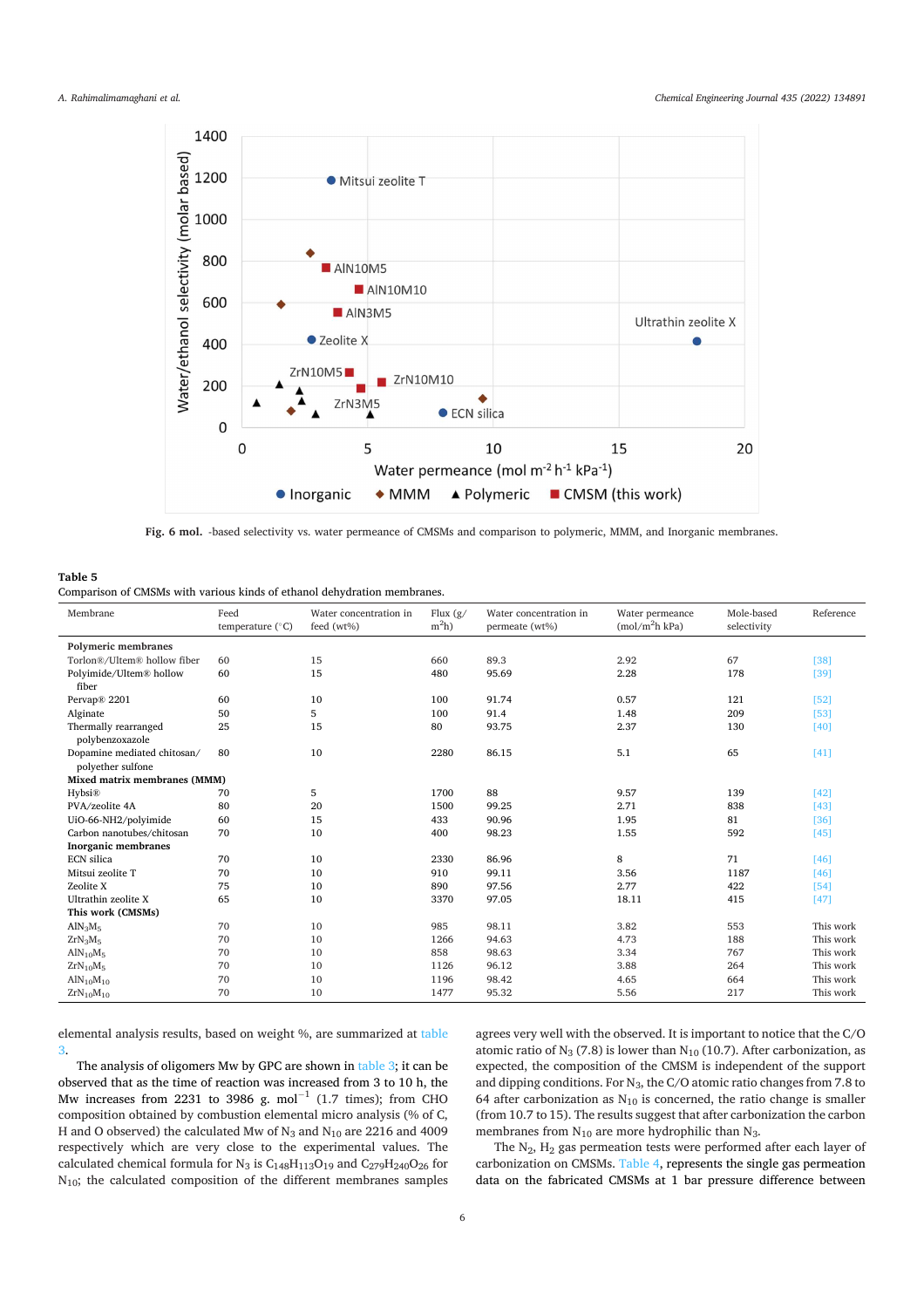#### A. Rahimalimamaghani et al.



Fig. 7. long-term test results of membrane AlN10M10 at 70 °C with 90% ethanol and 10% water feed for 18 days.

permeate and retentate at operational temperature of 70 °C. According to the previously reported  $H_2/N_2$  selectivities in the literature [48,49], the fabricated CMSMs in this work contain ultra-micro pores and micro pores. No evidence of defects in the CMSMs which could be caused by sealing, surface defects and macropores were detected in the fabricated CMSMs.

Membranes AlN<sub>3</sub>M<sub>5</sub>, ZrN<sub>3</sub>M<sub>5</sub>, AlN<sub>10</sub>M<sub>5</sub>, and ZrN<sub>10</sub>M<sub>5</sub> contain a double layer while  $AlN_{10}M_{10}$  and  $ZrN_{10}M_{10}$  containing a single selective laver.

The  $N_2$  permeation tests were performed to recognize the possible defects (>50 nm) in the selective carbon layers; since the permeance of  $N_2$  in mesopores (2–50 nm) is independent of the pressure used, any positive slope in the plot of pressure and permeance is an indication of viscous flow permeation in pores $>50$  nm. Fig. 3 shows that the slope of  $N_2$  permeance in function of the pressure applied for all the membranes are zero; showing that the membranes could be considered as defect free.

The effect of the pulling speed during the dipping on the thickness of the carbon layer was studied. In the dip coating step parameters such as dipping time (20 s) and temperature of the dipping solutions (20  $^{\circ}$ C) were kept constant, except the speed of pulling which is doubled from 5 (mm/s) to 10 (mm/s) for  $AlN_{10}M_{10}$  and  $ZrN_{10}M_{10}$  respectively. According to SEM  $(Fig. 4)$ , the carbon layer thickness of the membrane with faster pulling speed (10 mm  $s^{-1}$  AlN<sub>10</sub>M<sub>10</sub>) resulted in thicker lavers (13 um) than that with 5 mm.s<sup>-1</sup> (AlN<sub>10</sub>M<sub>5</sub> 6.14 um).

Zirconia and alpha-alumina supports were used as tubular support in the fabrication of CMSMs. According to pervaporation tests, CMSMs which were fabricated with zirconia supports, indicating lower molebased selectivity for ethanol-water pervaporation tests. According to surface roughness measurements and SEM data, Fig. 4, zirconia support has lower surface roughness (0.652 µm, 1.2% SD) compared to alpha lumina supports (1.752 µm, 1.6% SD). Lower surface roughness results in thinner selective layer (4.18  $\mu$ m) in zirconia supported membranes  $(ZrN_{10}M_{10})$  compared to (6.17 µm, Nav.) in alpha alumina supported membranes (Fig. 5); As a result, in the zirconia supported CMSMs, the possibility of existing of pores with bigger diameter (>0.7 nm) will contribute to lower mole- based selectivity for water/ ethanol separation.

CMSMs water permeation properties were tested for 6 h under pressure difference and temperature conditions of 100 KPa and 70 °C respectively. Water permeance and water/ethanol molar- based selectivity of the carbon membranes of this work and others found in the literature are presented in Fig. 6 and Table 5; the membranes developed in this work show higher performances in terms of water permeation and selectivity. The CHO composition (Table 3) of the CMSMs prepared with the oligomer  $N_{10}$  (AlN<sub>10</sub>M<sub>10</sub>, ZrN<sub>10</sub>M<sub>10</sub>, AlN<sub>10</sub>M<sub>5</sub>, and ZrN<sub>10</sub>M<sub>5</sub>), containing higher O percentage than those prepared with oligomer N<sub>5</sub> which will confer higher hydrophilicity to  $N_{10}$  containing membranes and consequently higher water permeance  $[28,50,51]$ .

Membranes  $ZrN_{10}M_5$  and  $AlN_{10}M_5$ , indicated the maximum selectivity in zirconia and alumina supported membranes respectively due to the double selective carbon layers thickness, which is related with the lower water permeance of these membranes.

As it is indicated in Table 5, Membrane  $AlN_{10}M_{10}$  with alpha alumina support and  $N_{10}$  oligomer, having 664 mol-based selectivity, 4.65 (mol/ m<sup>2</sup>hkpa) water permeance and water concentration in permeate of 98.42 % is a suitable candidate for bio ethanol dehydration to reach fuel grade requirements. Long-term permeation test (18 days) of the  $AlN_{10}M_{10}$  is shown in Fig. 7; as it is observed, the performance of the membrane remains practically constant during the experiment with maximum variation of 0.67% for water percentage in the permeate and 2.66% of total flux through the membrane. The variations in water percentage could be the result of water batch injections to the reservoir tank each day to keep the feed composition constant.

Overall, the performance of membrane could be considered steady state without drastic reduction in flux or decrease of water % in the permeate stream for 430 h test.

# 7. Conclusions

Six defect- free CMSMs were prepared from novolac phenolic resins by the dip-dry-carbonization method. The effect of the polymerization time during the synthesis of the Novolac was studied; 3 and 10 h of polymerization resulted in oligomers with Mw of 2231 and 3986 respectively. After carbonization, the CMSMs obtained from the oligomer with 10 h of reaction  $(N_{10})$  shows more atoms of oxygen than that with 5 h  $(N_5)$  making the membrane more hydrophilic with higher water permeance. CMSM prepared with higher pulling speed produce thicker membranes. Under similar preparation conditions, CMSM supported on alumina are thicker than those on zirconia, due to the difference in roughness of the support surface. Comparing with other membranes from the literature, CMSMs developed in this work show high water permeation and selectivity against ethanol. As a solution for increasing the water permeance, reduction of needed coating layers is achieved via increase in oligomer molecular weights combined with increasing the pulling speed from 5 mm.  $s^{-1}$  to 10 mm.  $s^{-1}$ . This development not only reduces the cost per membrane in fabrication, but also reduces the risk of separation of two layers in long term performance tests and increases the stability of the membrane. CMSM  $AlN_{10}M_{10}$  shows stable performance for 430 h test in separation conditions and has the potential to be used in the dehydration of bioethanol.

#### **Declaration of Competing Interest**

The authors declare that they have no known competing financial interests or personal relationships that could have appeared to influence the work reported in this paper.

#### Acknowledgements

The research has been carried out within the TTW Perspectief Programme "Microsync" project number P16-10.

### **References**

- [1] I. Cronshaw, projections to 2040: natural gas and coal trade, and the role of China, Aust. J. Agric. Resour. Econ. 59 (4) (2015) 571-585. https://doi.org/10.1111 467-8489 12120
- S.T. Bryant, K. Straker, C. Wrigley, Designing our sustainable energy future: A shock doctrine for energy, Energy Policy. 147 (2020) 111914, https://doi.org/  $\lceil 2 \rceil$ 10.1016/j.enpol.2020.111914.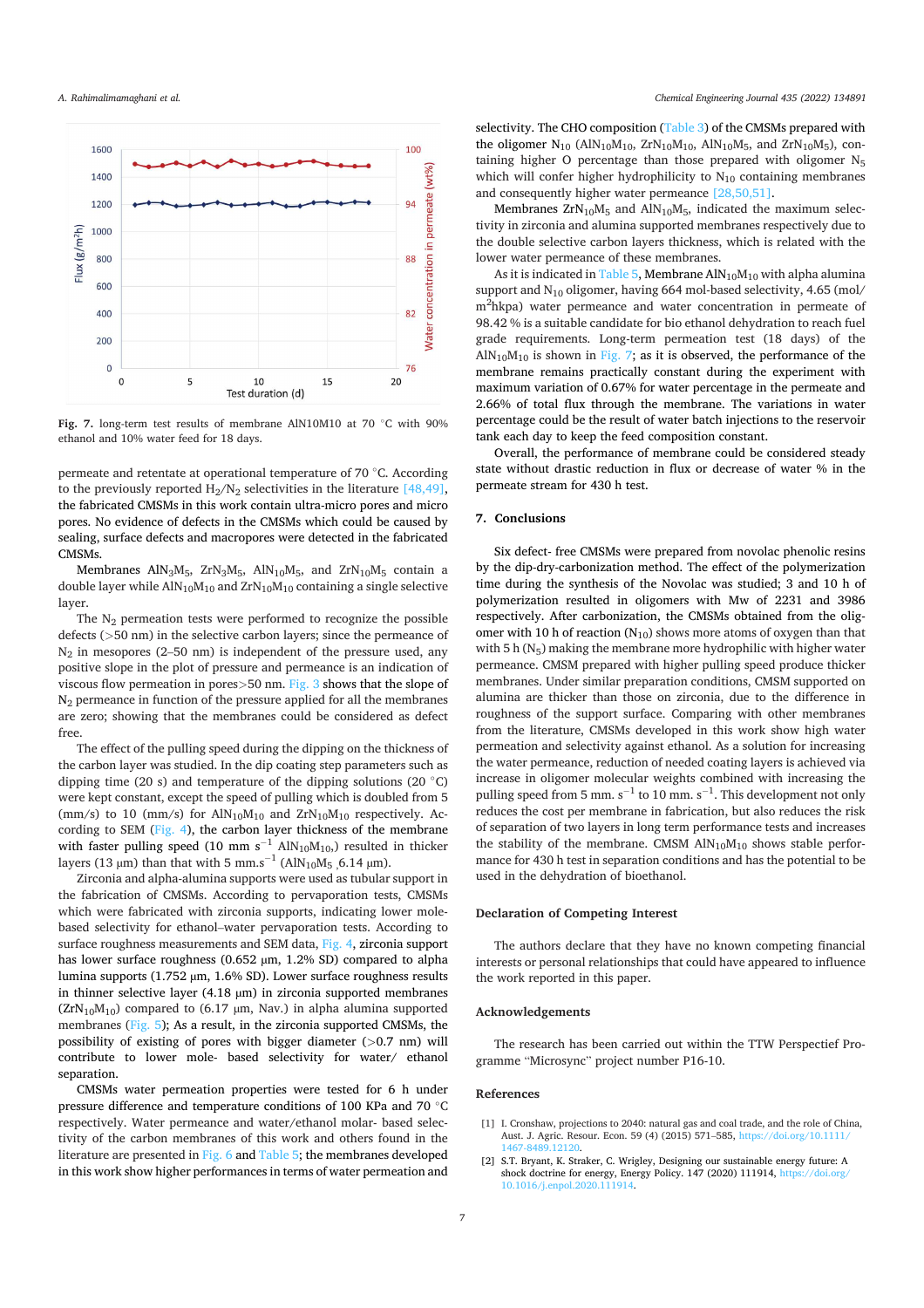#### A. Rahimalimamaghani et al.

- [3] M. Gohain, M. Hasin, K.S.H. Eldiehy, P. Bardhan, K. Laskar, H. Phukon, M. Mandal, D. Kalita, D. Deka, Bio-ethanol production: A route to sustainability of fuels using bio-based heterogeneous catalyst derived from waste, Process Saf. Environ. Prot. 146 (2021) 190–200, https://doi.org/10.1016/j.psep.2020.08.046
- [4] H. Kim, C.H. Ra, S.-K. Kim, Ethanol production from seaweed (Undaria pinnatifida) using yeast acclimated to specific sugars, Biotechnol, Bioprocess Eng. 18 (3) (2013) 533–537, https://doi.org/10.1007/s12257-013-0051-8.<br>[5] G. Markou, I. Angelidaki, E. Nerantzis, D. Georgakakis, Bioethanol production by
- carbohydrate-enriched biomass of Arthrospira (Spirulina) platensis, Energies. 6 (2013) 3937–3950, https://doi.or
- [6] A. Duque, C. Álvarez, P. Doménech, P. Manzanares, A.D. Moreno, Advanced Bioethanol Production: From Novel Raw Materials to Integrated Biorefineries, Processes. 9 (2021) 206, https://doi.org/10.3390.
- [7] P.A. Silva Ortiz, F. Maréchal, S. de Oliveira Junior, Exergy assessment and technoeconomic optimization of bioethanol production routes, Fuel. 279 (2020) 118327, https://doi.org/10.1016/j.fuel.2020.118327.!
- [8] Dehydrated Alcohol Market Forecast(2020-2025) Research Report: Market size, Industry outlook, Market Forecast, Demand Analysis,Market Share, Market Report 2020-2025. (n.d.). https://www.industryarc.com/Report/17885/dehydrated-alco om/Report/17885/dehydrated hol-market.html (accessed June 30, 2021).
- [9] S.N. Naik, V.V. Goud, P.K. Rout, A.K. Dalai, Production of first and second generation biofuels: A comprehensive review, Renew. Sustain. Energy Rev. 14 (2) (2010) 578–597, https://doi.org/10.1016/j.rser.2009.10.00
- [10] K. Pandiyan, A. Singh, S. Singh, A.K. Saxena, L. Nain, Technological interventions for utilization of crop residues and weedy biomass for second generation bioethanol production, Renew. Energy. 132 (2019) 723–741, https://doi.org  $.018.08.04$
- [11] W. An, Z. Lin, J. Chen, J. Zhu, Simulation and analysis of a reactive distillation column for removal of water from ethanol-water mixtures, Ind. Eng. Chem. Res. 53  $(14)$   $(2014)$  6056–6064, https://doi.
- [12] J. Baeyens, Q. Kang, L. Appels, R. Dewil, Y. Lv, T. Tan, Challenges and opportunities in improving the production of bio-ethanol, Prog. Energy Combust.<br>Sci. 47 (2015) 60–88. https://doi.org/10.1016/i.precs.2014.10.003.  $\overline{Sci}$ , 47 (2015) 60–88, ht
- [13] C.E. Guzmán-Martínez, A.J. Castro-Montoya, F. Nápoles-Rivera, Economic and environmental comparison of bioethanol dehydration processes via simulation: reactive distillation, reactor–separator process and azeotropic distillation, Clean Technol. Environ, Policy. 21 (10) (2019) 2061–2071, http s10098-019-01762-5.!
- [14] M. Errico, C. Madeddu, M. Flemming Bindseil, S. Dall Madsen, S. Braekevelt, M. S. Camilleri-Rumbau, Membrane assisted reactive distillation for bioethanol purification, Chem. Eng. Process. - Process Intensif. 157 (2020) 108110, https:// 020.108110
- [15] A. Khalid, M. Aslam, M.A. Qyyum, A. Faisal, A.L. Khan, F. Ahmed, M. Lee, J. Kim, N. Jang, I.S. Chang, A.A. Bazmi, M. Yasin, Membrane separation processes for dehydration of bioethanol from fermentation broths: Recent developments, challenges, and prospects, Renew. Sustain. Energy Rev. 105 (2019) 427-443,
- https://doi.org/10.1016/j.rser.2019.02.002.<br>
[16] P.S. Tin, H.Y. Lin, R.C. Ong, T.-S. Chung, Carbon molecular sieve membranes for<br>
biofuel separation, Carbon N. Y. 49 (2) (2011) 369–375.
- [17] A. Singh, G.P. Rangaiah, Review of Technological Advances in Bioethanol Recovery and Dehydration, Ind. Eng. Chem. Res. 56 (18) (2017) 5147-5163, https://doi.org/10.1021/acs.iecr.7b00273.!
- [18] P. Peng, B. Shi, Y. Lan, A review of membrane materials for ethanol recovery by pervaporation, Sep. Sci. Technol. 46 (2) (2010) 234–246, htt
- 10.1080/01496395.2010.504681.<br>[19] M. Selvaraj, F. Banat, Ethanol-Water Separation Using Membrane Technology, in: Biorefinery, Springer International Publishing, 2019: pp. 211–232. https://doi.org g/10.1007/978-3-030-10961-5\_9.!
- [20] B. Bolto, M. Hoang, Z. Xie, A review of membrane selection for the dehydration of aqueous ethanol by pervaporation, Chem. Eng. Process. Process Intensif. 50 (3)
- (2011) 227–235, https://doi.org/10.1016/j.cep.2011.01.003.<br>[21] W.N.W. Salleh, A.F. Ismail, T. Matsuura, M.S. Abdullah, Precursor Selection and Process Conditions in the Preparation of Carbon Membrane for Gas Separation: A Review, Separation & Purification Reviews 40 (4) (2011) 261–311.
- [22] A. Azhar, Y. Yamauchi, A.E. Allah, Z.A. Alothman, A.Y. Badjah, M. Naushad, M. Habila, S. Wabaidur, J. Wang, M.B. Zakaria, Nanoporous Iron Oxide/Carbon Composites through In-Situ Deposition of Prussian Blue Nanoparticles on Graphene Oxide Nanosheets and Subsequent Thermal Treatment for Supercapacitor Applications, Nanomater. 2019, Vol. 9, Page 776. 9 (2019) 776. https://doi.org/ 00/NANO9050776
- [23] Z.A. ALOthman, S.M. Wabaidur, Application of carbon nanotubes in extraction and chromatographic analysis: A review, Arab. J. Chem. 12 (5) (2019) 633-651.
- [24] M.A. Habila, Z.A. ALOthman, E. Yilmaz, M. Soylak, Activated carbon cloth filled pipette tip for solid phase extraction of nickel(II), lead(II), cadmium(II), copper(II) and  $\cosh(III)$  as 1,3,4-thiadiazole-2,5-dithiol chelates for ultra-trace detection by FAAS, International Journal of Environmental Analytical Chemistry 98 (2) (2018)  $71 - 181.$
- [25] L. Forster, C. D'Agostino, M.A. Llosa-Tanco, V. Spallina, C. Brencio, F. Gallucci, M. Lindley, S.J. Haigh, D.A. Pacheco-Tanaka, Tailoring pore structure and surface<br>chemistry of microporous Alumina-Carbon Molecular Sieve Membranes (Al- $CMS$ Ms) by altering carbonization temperature for optimal gas separation performance: An investigation using low-field NMR relaxation measurements, Chem. Eng. J. 424 (2021) 129313.
- [26] H.-C. Lee, M. Monji, D. Parsley, M. Sahimi, P. Liu, F. Egolfopoulos, T. Tsotsis, Use of steam activation as a post-treatment technique in the preparation of carbon

#### *Chemical Engineering Journal 435 (2022) 134891*

molecular sieve membranes, Ind. Eng. Chem. Res. 52 (3) (2013) 1122-1132, https://doi.org/10.1021/ie300261r.

- [27] P.H.T. Ngamou, M.E. Ivanova, O. Guillon, W.A. Meulenberg, High-performance carbon molecular sieve membranes for hydrogen purification and pervaporation dehydration of organic solvents, J. Mater. Chem. A. 7 (12) (2019) 7082-7091.
- [28] A. Ismail, L. David, A review on the latest development of carbon membranes for gas separation, J. Memb. Sci. 193 (1) (2001)  $1-18$ , https://doi.org/10.1016/ S0376-7388(01)00510-5.!
- [29] K.-S. Liao, Y.-J. Fu, C.-C. Hu, J.-T. Chen, D.-W. Lin, K.-R. Lee, K.-L. Tung, Y.C. Jean, J.-Y. Lai, Microstructure of carbon molecular sieve membranes and their application to separation of aqueous bioethanol, Carbon N. Y. 50  $(11)$   $(2012)$ 4220–4227, https://doi.org/10.1016/j.carbon.2012.05.003
- [30] M.L.V. Nordio, J.A. Medrano, M. van Sint Annaland, D.A. Pacheco Tanaka, M. Llosa Tanco, F. Gallucci, Water Adsorption Effect on Carbon Molecular Sieve Membranes in H2-CH4 Mixture at High Pressure, Energies. 13 (2020) 3577, 1314
- [31] D.A. Shipp, D.H. Solomon, Functionality in phenol-formaldehyde step-growth polymerization, Polymer (Guildf). 38 (16) (1997) 4229–4232, https://doi.org/ 10.1016/S0032-3861(96)01013-0.!
- [32] L. Xu, M. Rungta, J. Hessler, W. Qiu, M. Brayden, M. Martinez, G. Barbay, W. J. Koros, Physical aging in carbon molecular sieve membranes, Carbon N. Y. 80 (2014) 155-166, https://doi.org/10.1016/j.carbon.2014.08.051. /doi.org/10.1016/j.carbon.2014.08.051
- [33] S. Lagorsse, F.D. Magalhães, A. Mendes, Aging study of carbon molecular sieve membranes, J. Memb. Sci. 310 (1-2) (2008) 494–502, https://doi.org/10.1016/j. ci.2007.11.025
- [34] C.W. Jones, W.J. Koros, Characterization of Ultramicroporous Carbon Membranes with Humidified Feeds, Ind. Eng. Chem. Res. 34 (1) (1995) 158-163, https://doi.  $10.1021/$ i
- [35] S. Lagorsse, F.D. Magalhães, A. Mendes, Carbon molecular sieve membranes: Sorption, kinetic and structural characterization, J. Memb. Sci. 241 (2004)
- 275–287, https://doi.org/10.1016/j.memsci.2004.04.038.<br>[36] Y.M. Xu, S. Japip, T.-S. Chung, UiO-66-NH2 incorporated dual-layer hollow fibers made by immiscibility induced phase separation (I2PS) process for ethanol dehydration via pervaporation, J. Memb. Sci. 595 (2020) 117571, https://doi.org 10.1016/j.memsci.2019.117571.!
- [37] Y.u. Huang, R.W. Baker, L.M. Vane, Low-energy distillation-membrane separation process, Ind. Eng. Chem. Res. 49 (8) (2010) 3760–3768, https://doi.org/10.1021 ie901545r.!
- [38] Y. Wang, S.H. Goh, T.S. Chung, P. Na, Polyamide-imide/polyetherimide dual-layer hollow fiber membranes for pervaporation dehydration of C1–C4 alcohols, J. Memb. Sci. 326 (1) (2009) 222-233, https://doi.org/10.1016/j memsci.2008.10.005.!
- [39] N. Widiojo, T.-S. Chung, Pervaporation dehydration of C2–C4 alcohols by 6FDA- $ODA-NDA/U$ ltem $R$  dual-layer hollow fiber membranes with enhanced separation performance and swelling resistance, Chem. Eng. J. 155 (3) (2009) 736–743,  $\frac{\text{doi.org}}{10.1016}$ .cej.2009.09.015.
- [40] Y.K. Ong, H. Wang, T.S. Chung, A prospective study on the application of thermally rearranged acetate-containing polyimide membranes in dehydration of biofuels via pervaporation, Chem. Eng. Sci. 79 (2012) 41–53, https://doi.org/10.1016/j. ces.2012.05.013.!
- [41] J. Chen, X. Chen, X. Yin, J. Ma, Z. Jiang, Bioinspired fabrication of composite pervaporation membranes with high permeation flux and structural stability, J. Memb. Sci. 344 (1-2) (2009) 136–143, https://doi.org/10.1016/j
- memsci.2009.07.044.<br>[42] R. Kreiter, M.A. Rietkerk, H. Castricum, H. vanVeen, J. tenElshof, J. Vente, Stable Hybrid Silica Nanosieve Membranes for the Dehydration of Lower Alcohols, ChemSusChem. 2 (2) (2009) 158-160, htt
- [43] Z. Huang, Y. Shi, R. Wen, Y. Guo, J. Su, T. Matsuura, Multilayer poly(vinyl alcohol)-zeolite 4A composite membranes for ethanol dehydration by means of pervaporation, Sep. Purif. Technol. 51 (2) (2006) 126-136, https://doi.org/ 10.1016/j.seppur.2006.01.005.!
- [44] Y.M. Xu, S. Japip, T.S. Chung, Mixed matrix membranes with nano-sized functional UiO-66-type MOFs embedded in 6FDA-HAB/DABA polyimide for dehydration of C1–C3 alcohols via pervaporation, J. Memb. Sci. 549 (2018) 217–226, https:// g/10.1016/j.memsci.2017.12.001
- [45] S. Qiu, L. Wu, G. Shi, L. Zhang, H. Chen, C. Gao, Preparation and pervaporation property of chitosan membrane with functionalized multiwalled carbon nanotubes. Ind. Eng. Chem. Res. 49 (22) (2010) 11667-11675, https://doi.org/10.1021/ ie101223k.!
- [46] S. Sommer, T. Melin, Performance evaluation of microporous inorganic membranes in the dehydration of industrial solvents, Chem. Eng. Process. Process Intensif. 44 (10) (2005) 1138–1156, https://doi.org/10.1016
- [47] H. Zhou, D. Korelskiy, T. Leppäjärvi, M. Grahn, J. Tanskanen, J. Hedlund, Ultrathin zeolite X membranes for pervaporation dehydration of ethanol, J. Memb. Sci.<br>399–400 (2012) 106–111. https://doi.org/10.1016/j.memsci.2012.01.036. 399–400 (2012) 106–111, http
- [48] M. Llosa Tanco, D. Pacheco Tanaka, Recent Advances on Carbon Molecular Sieve Membranes (CMSMs) and Reactors, Processes. 4 (2016) 29, https://doi.org 10.3390/pr4030029.!
- [49] M. Teixeira, S.C. Rodrigues, M. Campo, D.A. Pacheco Tanaka, M.A. Llosa Tanco, L. M. Madeira, J.M. Sousa, A. Mendes, Boehmite-phenolic resin carbon molecular sieve membranes-Permeation and adsorption studies, Chem. Eng. Res. Des. 92 (11) (2014) 2668-2680, https://doi.org/10.1016/j.cherd.2013.12.0
- [50] A.C. Lua, J. Su, Effects of carbonisation on pore evolution and gas permeation properties of carbon membranes from Kapton® polyimide, Carbon N. Y. 44 (14) (2006) 2964–2972, https://doi.org/10.1016/j.c